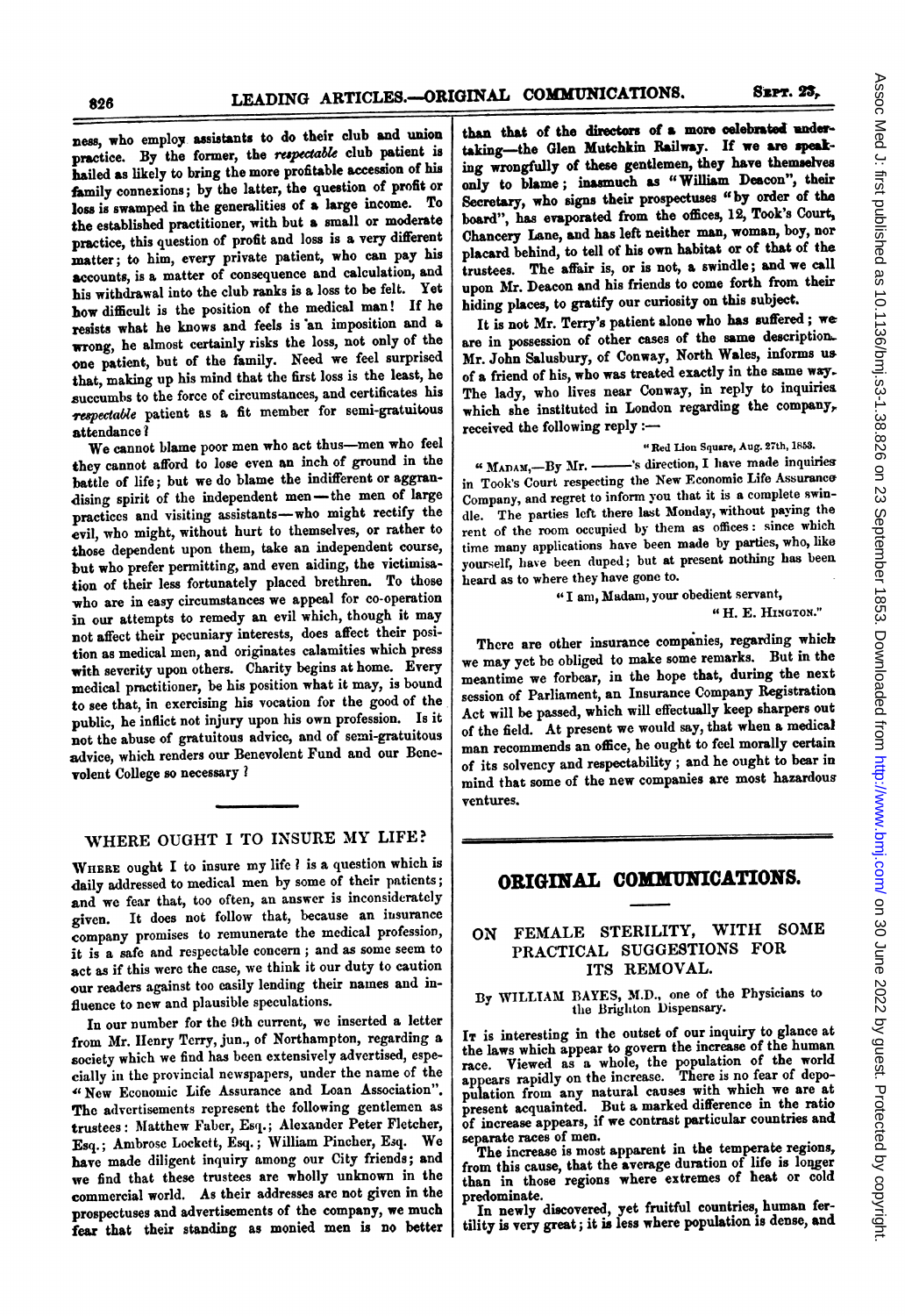'here civiliation has reached a high pitch. Again, human fertility is great among a well fed and well clothed labouring population. It is less among the idle and luxurious.

These two examples, however, are in reality identical, since in all newly discovered, sparsely populated countries, the inhabitants necessarily belong to the labouring class, and to the most healthful of that class, viz., the agricultural. And lastly, fecundity is great among new nations composed of various elements and of a mixed population, while it is much less in the older nations, especially where, from natural or artificial restrictions, they are much confined within their own limits, and remain almost unmixed.

But our inquiry does not relate to the fertility or sterility of nations; at present there is more fear, in Europe at least, of over population, than of the reverse; and even if that were not the case, it would more properly belong to the province of the political economist than of the physician. it is with individual cases we have to deal, where it occasionally happens that the greatest grief and distress are consequent upon sterility; and it is with a view of inquir-ing how far the causes of this sterility are removable by znedical interference, that I have penned these few lines.

Descending, then, from communities to individuals, we shall find that where both the man and the woman show fine physical development, and are possessed of a sanguine temperament (which must be looked upon as the true index of perfect health and vigour), their families, cateris paribus, will be both numerous and healthy. And further pursuing our inquiry, we shall find that the woman who has a broad well shaped pelvis, and a good bust, together with fine muscular development, and a rounded contour, will bear the largest number of children.\* In other words we would say, that where the body is finely formed, where every part is well expanded, where the mind possesses a happy and quiet disposition, where an equable balance is preserved between the animal and mental powers, there will be force, regularity, and rhythm of every action, and in the performance of every function, and there will exist the most happy state for fertilisation. Whatever detracts from this state of body in either the male or female, must be considered as antagonistic to fertility, and as tending to sterility. This faulty organisation is far more frequently to be found in the female than in the male sex.

The artificial life led by the luxurious and highly civilized among the upper classes tends to a loss of balance between the animal and mental powers; it tends to exaltation of the functions of the sensory and depression of those of the motor tracts of the nervous system (bodily), and to a preponderance of the sensations, feelings, and passions, over the reasoning powers (mentally).

Thus, in place of expansion, we find contraction of the frame, flattened chests, curved spines, and narrow or dis- 'torted pelves. We find <sup>a</sup> loss of balance in the muscular power. Its contractions are partial, spasmodic, and intermittent, in place of rhythmical and tonic. Or, on the other 'hand, a general relaxation of the fibre occurs, allowing engorgement of the lymphatics, as in the scrofulous. And these same states of body have their psychical analo- .gues in the alternate excitability and listlessness of the mental efforts.

Faults in the organisation, such as these, are of course most readily combated and corrected during youth; yet even in riper years it is astonishing to find how much the general development may be expanded by perseverance in judicious measures.

Proceeding in our subject to the more immediate causes -of sterility in the female, which are likely to be benefited by medical interference, we should divide them into three classes.

- I. Mechanical;
- ii. Functional; and
- III. Moral.

I. MECHANICAL CAUSES. With regard to the first, I shall not here speak at length, since it must be obvious that where a mechanical obstacle exists, it must be removed before impregnation can occur.

The most frequent obstacles are uterine displacements, prolapsus, retroversion, anteversion, etc., and a narrownes in the passage through the os and cervix, sometimes almost<br>amounting to stricture. Also, occasionally imperforate amounting to stricture. Also, occasionally imperforate hymen and a contracted state of the vagina, allowing of only partial connexion. So far as my own experience goes, uterine displacements are of increasing frequency. In the majority of cases, sterility, arising from these causes, ia capable of cure, if advice be sought early, and the cause be discovered.

- II. FUNCTIONAL CAUSES may be subdivided into-
	- A. An irritable state of the uterus, constantly tending
	- to produce clonic spasm, and causing dysmenorrhoea. B. The atonic state, which is usually accompanied by leucorrhea.

Whether the dysmenorrhosa arises from an unnaturally acrid state of the menstrual fluid causing irritability of the uterus, or whether the womb itself is at fault from hypersensibility, from ulceration of the os, or from its passage being preternaturally contracted, we cannot look for impregnation, until this morbidly irritable state of the organ is subdued. If the quality of the blood be hyperæmic or ansemic, we must correct it. If local irritability be present, we must search for its cause, and subdue it.

In some cases, this is not <sup>a</sup> matter of much difficulty. It often depends in the newly married on local excitement, and will give way readily on the temporary suspension of intercourse. In other cases, as where ulceration of the os uteri exists, it may be more or less difficult of removal. But there are other cases, where, in spite of all the means at present in general use, dysmenorrhea still continues; and although during the intervals the health may apparently be perfect, no sooner does the time approach, than the warning pains are felt, and hours or days of pain and illness must be again endured.

Where this is the case in young females, it sometimes happens, if they marry early in life, that they soon become pregnant; and if they escape miscarriage, their subsequent menstrual periods recur, after weaning the infant, with little or no pain. But although this occasionally happens, such a happy termination is by no means frequent, especially when the dysmenorrhœa has been of long standing, and where the female marries later in life. In these it would appear as though the habit of body were too strongly grafted upon the system to be easily checked; so that although a few days, or even a few weeks, beyond the usual period, may occasionally elapse, and hopes be thus excited, yet the uterus is still so irritable, that it will not tolerate even the slightest distension, and the discharge returns with twofold violence, adding another and recurring cause of sterility in the frequent disappointments hence ensuing.

If we assume, as a physiological fact, that each menstrual period is analogous to the " heat" of animals (and this is the most recent view), and that each catamenial discharge is accompanied by the expulsion of an ovum, which having become matured, has failed to be fertilised, and is thu3 cast out of the body; we must then suppose that the most fortunate period for impregnation is the moment when the ovum is ready to drop from the ovarium; just as the most fortunate moment to prepare the ground round a tree for the reception of its seed is at the very moment when the ripe fruit is ready to fall. But in the functional derangement, now under our consideration, the difficulty lies in this, that the uterus is so irritable that its tendency is, not to retain but to expel.

Our inquiry here will be, Can this expulsive action be reversed ? I do not hesitate to say that in very many cases it can. And the consideration of the means <sup>I</sup> would suggest leads us to some very interesting points for investigation.

<sup>\*</sup> Narrowness and contraction of the pelvis is the sign of a worn out race, both in man and in woman.